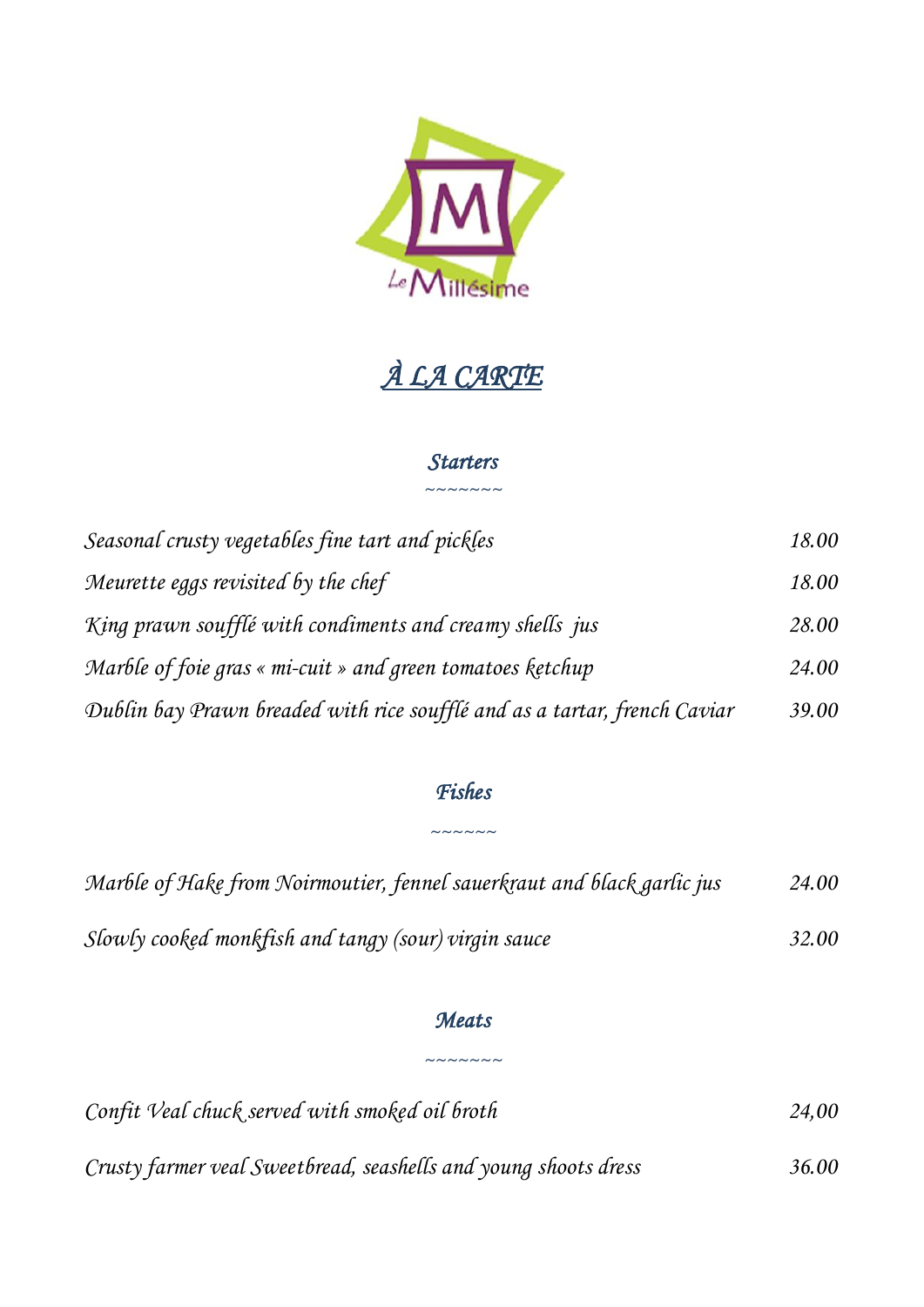

# *Cheeses*

*~~~~~~~*

*Faisselle of cottage cheese (with sugar, red fruit coulis or fresh herbs ans shallots) 5,00 Foam of Ami du chambertin (local cheese) and gingerbread finger 7,00 Cheese trolley made in collaboration with the cheese dairy Porcheret in Dijon 15,00*

## *Desserts*

*~~~~~~~*

| All around exotic fruits in diferent texture and crispy shortbread    | 12,00 |
|-----------------------------------------------------------------------|-------|
| Poached rhubarb with jasmin flavor and goat yogurt ice cream and foam | 12,00 |
| Chocolate Soufflé made with Mayan red chocolate from Honduras         | 12,00 |

## *Menu at 24,50 Euros*

*Starter, main dish and desert (Starter and main dish or main dish and desert at 21,90 euros) (On the blackboard)(Served only at the lunch during the week)*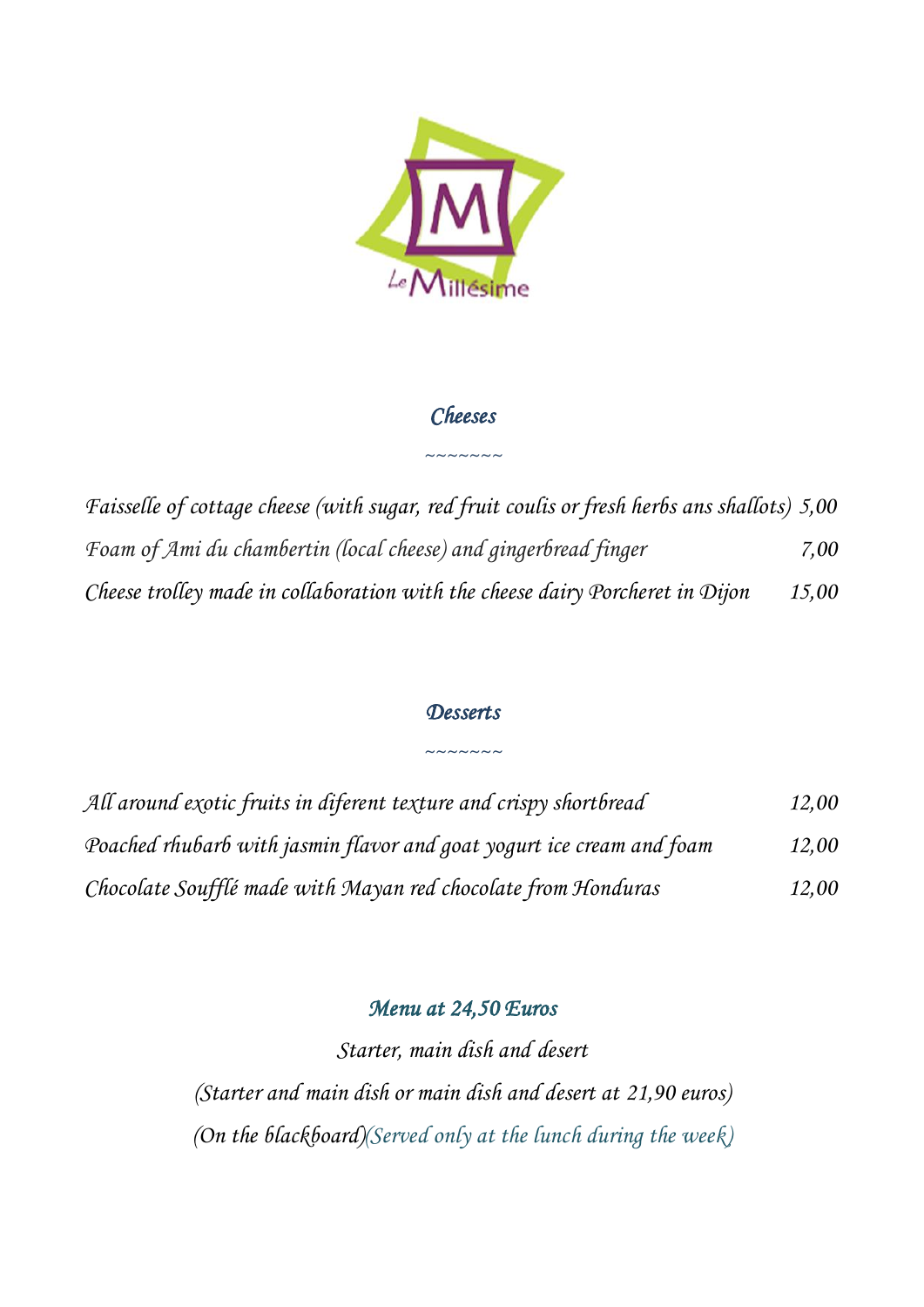### *Menu at*

### *37,00 Euros*

## *(Menu at 39,00 Euros with cheese)*

*~~~~~~~*

*Seasonal crusty vegetables fine tart and pickles*

*Or*

*Meurette eggs revisited by the chef \*\*\*\*\*\*\**

*Marble of Hake from Noirmoutier, fennel sauerkraut and black garlic jus*

*Or*

*Confit Veal chuck served with smoked oil broth*

*\*\*\*\*\*\*\**

*Faisselle of cottage cheese (with sugar or red fruit coulis or fresh herbs ans shallots)*

*Or*

*Foam of Ami du chambertin (local cheese) and gingerbread finger \*\*\*\*\*\*\**

*Dessert to choice « à la carte » (Please order the dessert at the beginning of your meal)*

*~~~~~~~*

*Any changes on the menu will be charged as supplement Starting to 6 people, we will ask you to choose in the same menu for all the guests*